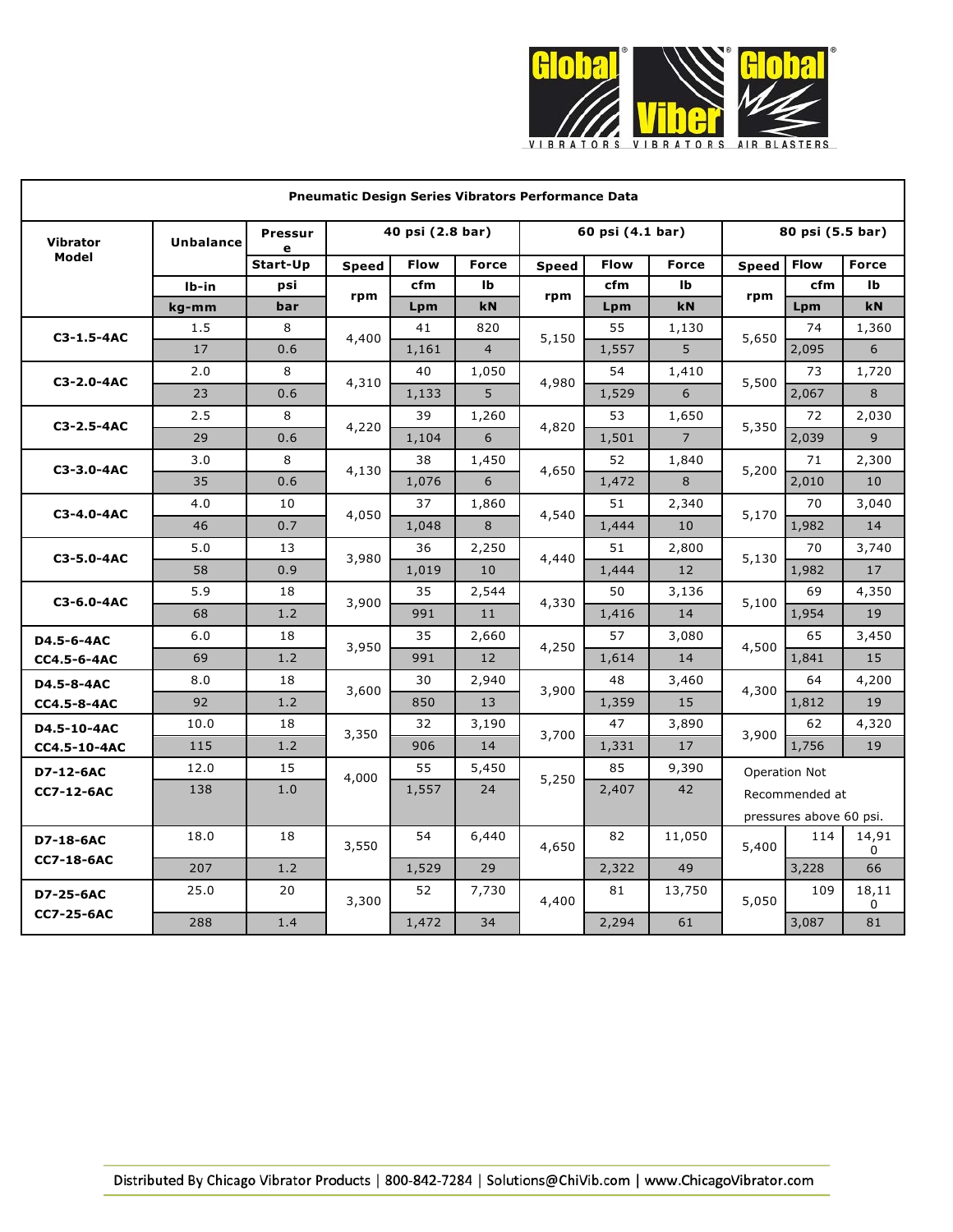

| <b>Pneumatic Design Series Vibrator Dimensions</b> |              |       |                         |             |               |                                 |                            |                               |                                      |  |
|----------------------------------------------------|--------------|-------|-------------------------|-------------|---------------|---------------------------------|----------------------------|-------------------------------|--------------------------------------|--|
| <b>Vibrator</b><br><b>Model</b>                    | Weight       | A     | В                       | $\mathbf C$ | D             | E                               | F                          | G                             | H                                    |  |
|                                                    |              |       | Height   Length   Width |             | Foot<br>Width | <b>Foot</b><br><b>Thickness</b> | <b>Bolt</b><br><b>Hole</b> | <b>Bolt</b><br><b>Centers</b> | <b>Air Motor</b><br><b>Port Size</b> |  |
|                                                    | $\mathbf{I}$ | in    | in                      | in          | in            | in.                             | in.                        | in.                           | in                                   |  |
|                                                    | kg           | mm    | mm                      | mm          | mm            | mm                              | mm                         | mm                            |                                      |  |
| C <sub>3</sub>                                     | 44.00        | 8.12  | 9.62                    | 11.00       | 3.00          | 0.88                            | 0.78                       | 8.00                          | $1/2 - 14$ NPT                       |  |
|                                                    | 19.96        | 206   | 244                     | 279         | 76            | 22                              | 20                         | 203                           |                                      |  |
| D4.5                                               | 52.00        | 8.38  | 11.24                   | 12.00       | 4.00          | 1.00                            | 0.65                       | 10.0 X 2.5                    | $1/2 - 14$ NPT                       |  |
|                                                    | 23.59        | 213   | 285                     | 305         | 102           | 25                              | 17                         | 254 X 64                      |                                      |  |
| D7                                                 | 104.00       | 11.50 | 18.00                   | 13.50       | 6.00          | 1.40                            | 0.78                       | 16.0 X 2.0                    | $3/4 - 14$ NPT                       |  |
|                                                    | 47.17        | 292   | 457                     | 343         | 152           | 36                              | 20                         | 406 X 51                      |                                      |  |
| <b>CC4.5</b>                                       | 61.00        | 8.60  | 11.45                   | 12.50       | 0.88          |                                 | Clamp                      | 9.25                          | $1/2 - 14$ NPT                       |  |
|                                                    | 27.67        | 218   | 291                     | 318         | 22            | N/A                             |                            | 235                           |                                      |  |
| CC7                                                | 96.00        | 11.38 | 13.84                   | 14.50       | 1.12          |                                 | Clamp                      | 11.25                         | $3/4 - 14$ NPT                       |  |
|                                                    | 43.54        | 289   | 352                     | 368         | 28            | N/A                             |                            | 286                           |                                      |  |







**D Series Bolt-on Style C3 Series CC Series Clamp-on Style**